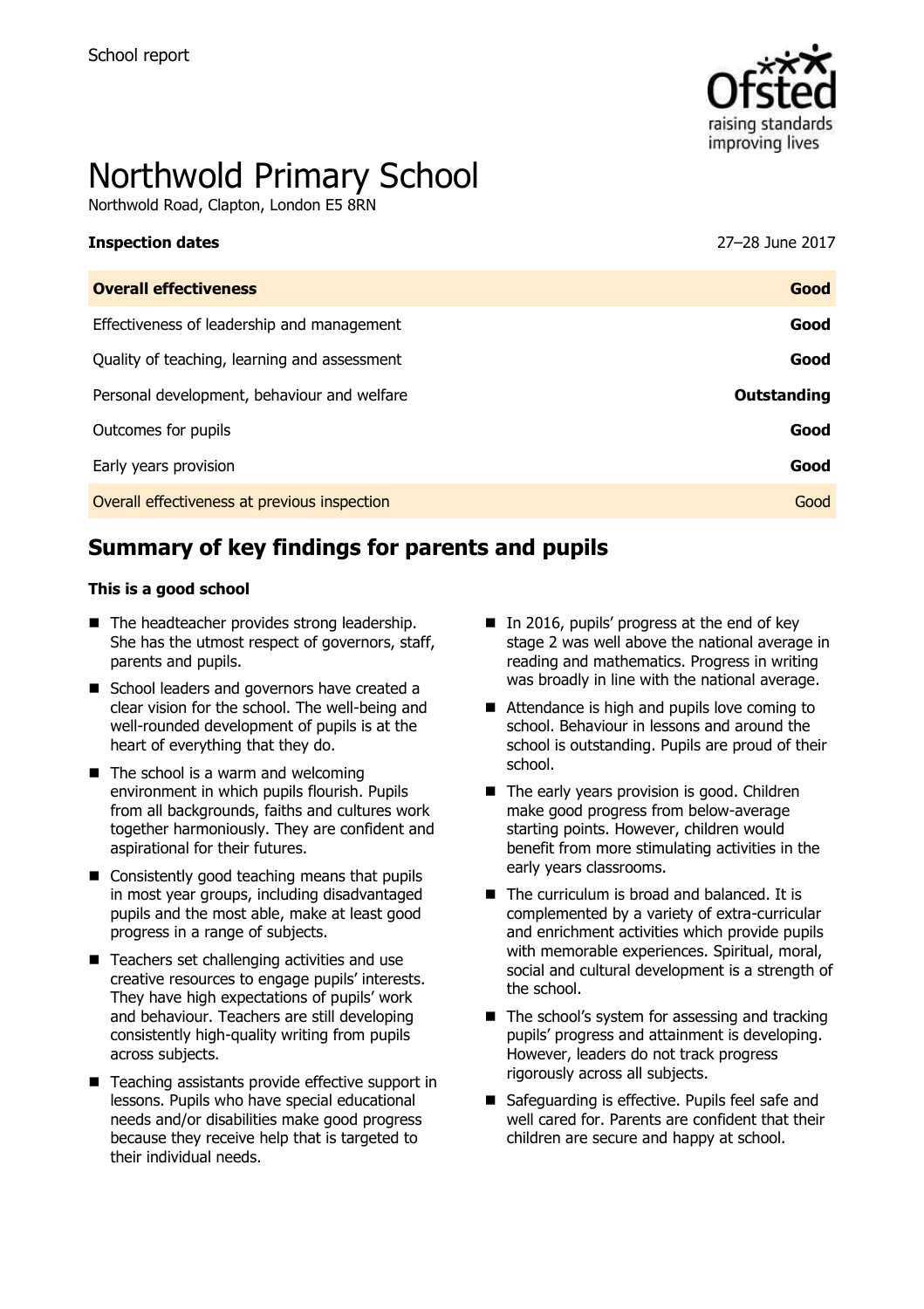

# **Full report**

### **What does the school need to do to improve further?**

- Develop the assessment system so that it is used to track pupils' progress consistently and accurately across all subjects and all year groups.
- **Ensure that teachers have the same high expectations of pupils' writing in all subjects.**
- Develop indoor activities in the early years provision which fully engage and excite children.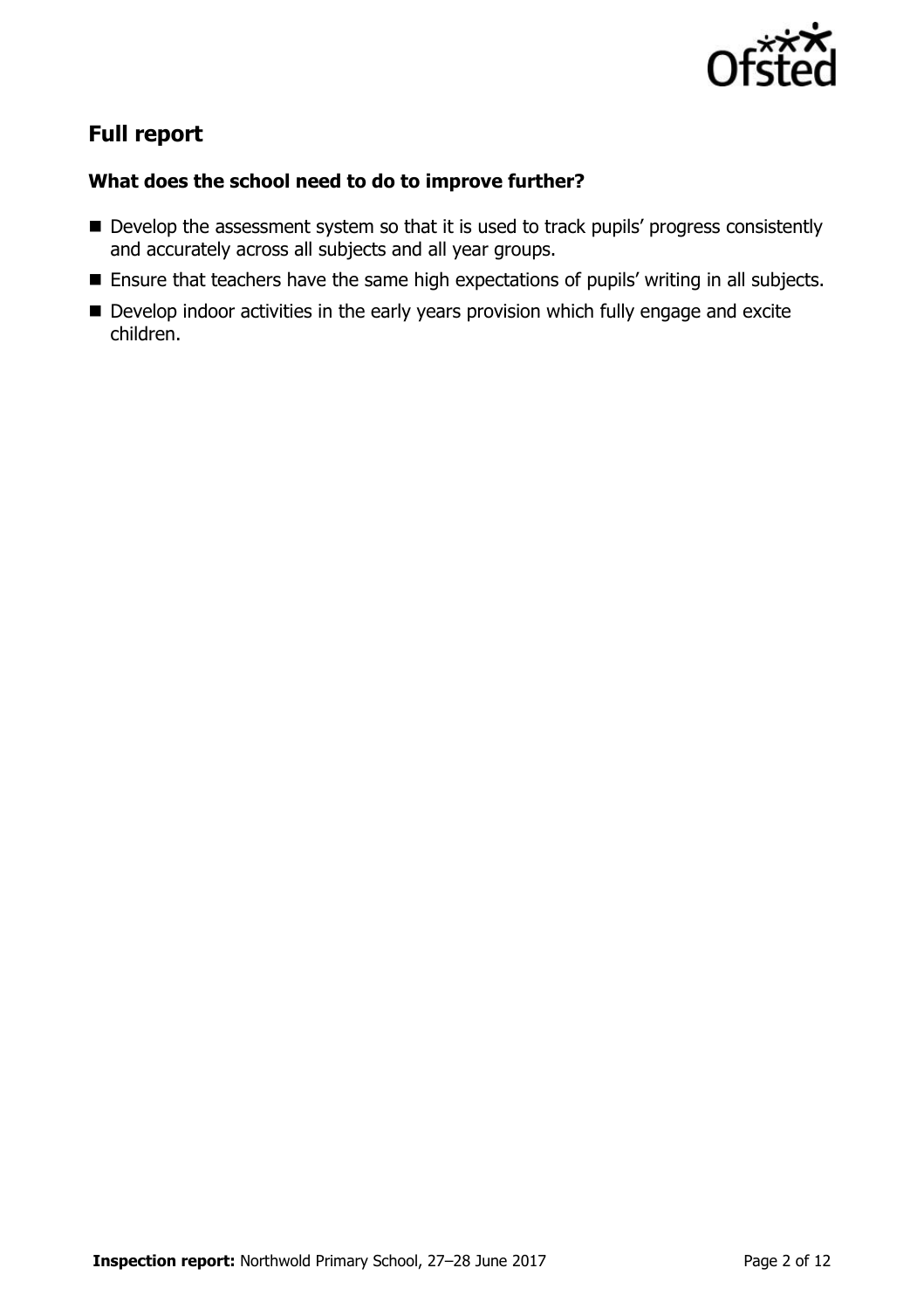

# **Inspection judgements**

#### **Effectiveness of leadership and management Good**

- The headteacher provides motivating leadership based on a clear vision for the school. She has established a culture where every person is valued and respected. As a result, staff, governors and pupils are hugely proud to be part of the school community.
- Since the previous inspection, the school has converted to academy status. Strong senior leadership has led to a smooth transition. Leaders have managed this change extremely well and worked together to drive improvements in the school.
- $\blacksquare$  Middle leaders are nurtured so that they can develop the skills they need to be effective leaders. They are enthusiastic and committed to their roles. Middle leaders know how their specific areas of responsibility link to overall school improvement and they are fully accountable for the success of their actions.
- Leaders monitor closely the quality of teaching and learning. They work with staff to identify strengths and areas for development, setting targets which contribute to the overall school development plan. Leaders tackle any ineffective teaching quickly and provide staff with personalised training. New teachers and trainees feel well supported by the school. They are mentored by staff who can teach well and know how to share their expertise effectively.
- School leaders have worked hard to develop effective partnerships with parents and carers. There is a high turnout at information sessions and coffee mornings. The great majority of parents who responded to the online survey or who spoke to inspectors were happy with the school.
- The curriculum is broad and balanced. Leaders ensure that there is a balance between academic subjects and those that promote pupils' artistic, musical and sporting skills. Trips to museums and theatres enhance the curriculum. Pupils speak enthusiastically about the extra-curricular clubs on offer, such as steel drums, ballet, Spanish film club and computing.
- The promotion of pupils' spiritual, moral, social and cultural development is strong. Pupils talk with pride of the diversity within school and how they celebrate different ways of life. They have a secure knowledge of British values such as respect and democracy. Each half term, pupils learn about a different religion through weekly information sessions led by representatives of the specific religion, such as faith leaders or pupils from a faith school. Pupils have the chance to ask questions and deepen their understanding through listening to first-hand experiences. Pupils participate in various fundraising activities for charities of their choice and they enjoy exploring moral issues.
- The provision for pupils who have special educational needs and/or disabilities is well led and organised. Leaders ensure that they evaluate sharply additional funding and use it effectively so that pupils can make good progress from their starting points.
- Leaders use the pupil premium funding to ensure that disadvantaged pupils do as well as their peers. With the funding, leaders have appointed additional teachers in Year 5 and Year 6 so that pupils are taught in smaller groups. Other uses include booster classes, improved resources to support social, emotional and behavioural development and subsidised enrichment activities and trips. Leaders measure the impact of the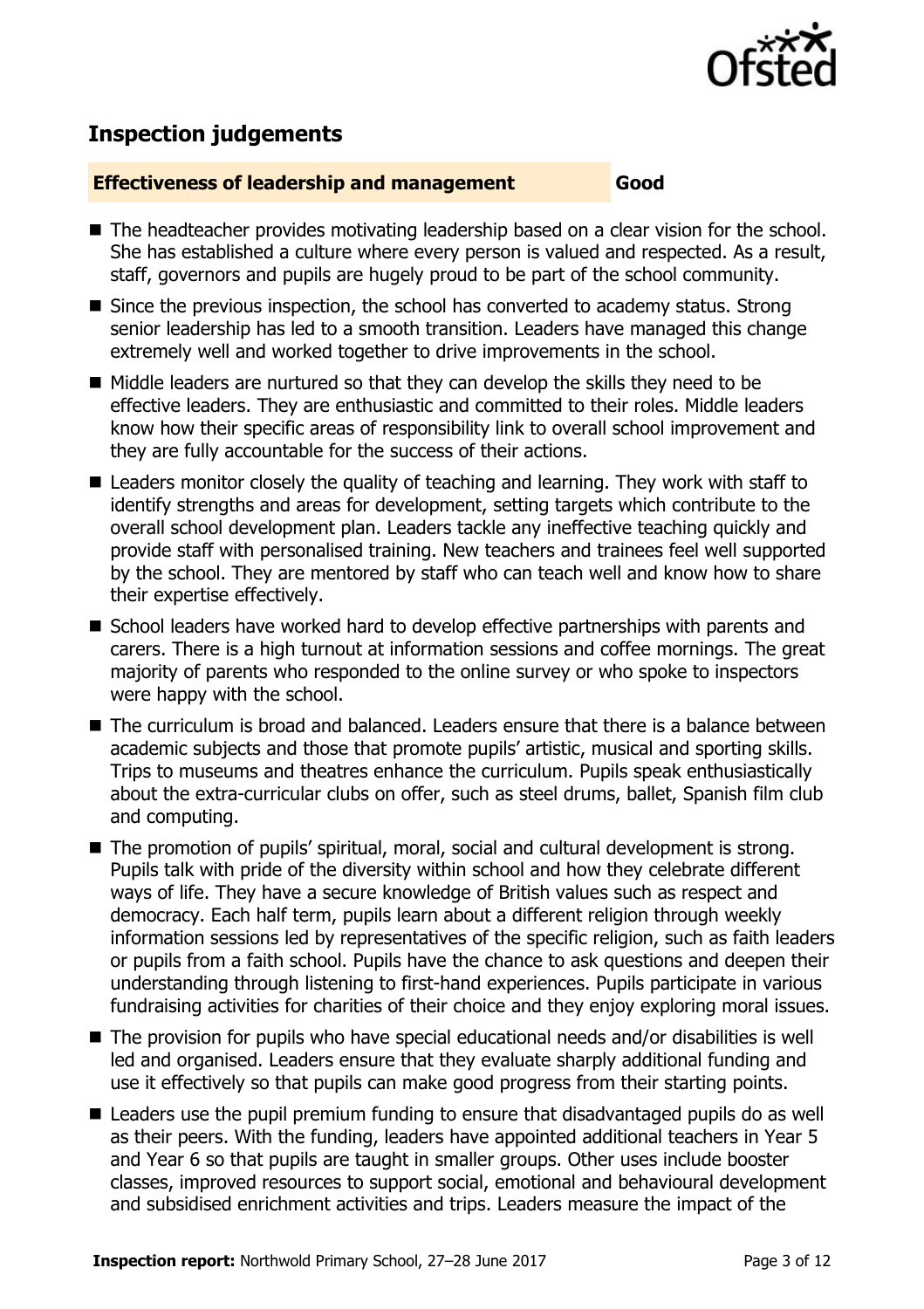

funding through the high attainment of disadvantaged pupils at the end of each key stage. While funding is used effectively, leaders do not review and evaluate the use of funding carefully to ensure that it makes a difference to the pupils it is meant to support.

 $\blacksquare$  The sport premium funding is used in a variety of ways to improve the provision of physical education in the school. A specialist sports coach delivers high-quality PE lessons, often taught in Spanish with the help of another specialist teacher. Older pupils complete bicycle training and the school organises whole-school events such as 'Bike around the Borough' and sports days. Leaders acknowledge that better planning would ensure that the funding is used to even greater effect.

#### **Governance of the school**

- The governing body are an asset to the school. Governors are fully involved in the life of the school and they take their roles seriously. They give up a lot of time to support the school and are committed to improving standards further.
- Governors analyse and review school performance information and progress against development plans. They challenge school leaders robustly and ensure that the school follows procedures, such as dealing with complaints.
- The governing body have clearly defined roles and bring a range of knowledge and experience to the leadership team. They attend training courses to develop their skills as governors and have undergone safeguarding training. Governors recognise that they could improve their knowledge of how different additional funding is used and analyse it more sharply.

### **Safeguarding**

- $\blacksquare$  The arrangements for safeguarding are effective.
- Leaders ensure that appropriate checks are made on the suitability of staff before they start working at the school. All staff have received training and are up to date with the most recent policy and guidance on keeping children safe. Staff know how to spot signs that a child may be at risk of harm and follow school procedures if they have any concerns.
- Leaders act swiftly and follow up referrals until they are satisfied that all has been done to secure pupils' welfare. They work closely with a range of external agencies to ensure that pupils and families get the support they need. Leaders have an in-depth knowledge of the local community and its specific risks, which they pass on to pupils in an age-appropriate manner.
- All parents who responded to the online questionnaire or who spoke to inspectors felt confident that their children are safe at school.

#### **Quality of teaching, learning and assessment Good**

- The quality of teaching and learning over time is consistently good.
- Teachers give pupils work that is well matched to their needs. Levels of challenge are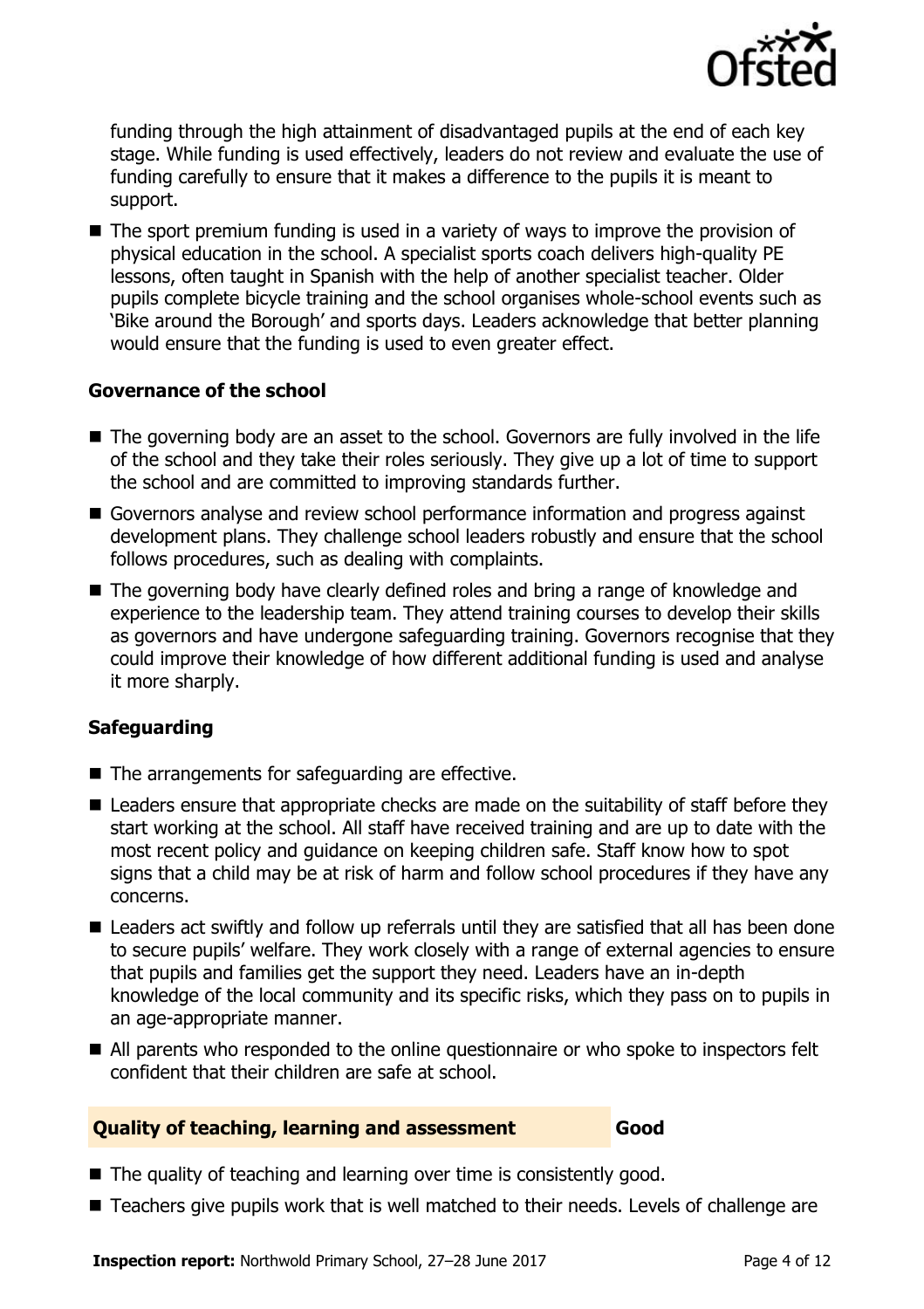

high in lessons so that pupils, including the most able, are stretched to ensure that they make good progress.

- Teachers have high expectations of pupils' behaviour and effort in class. Pupils respond well to this and they want to do well. Pupils work well together and support each other in their learning.
- Teachers use skilful questioning and clear explanations to challenge pupils to explain their thinking. They encourage pupils to use their previous learning and apply it to new concepts. As a result, teachers build and extend pupils' learning, skills and understanding.
- Activities are planned well to engage and interest pupils. They are motivated learners and eager to share their thoughts. For example, in a Year 1 writing lesson, pupils were full of ideas about how to persuade characters they were reading about to visit their school. They used this activity to use persuasive language effectively in a piece of written work.
- $\blacksquare$  The support staff are a strength of the school. Working closely with teachers, they ensure that pupils who have special educational needs/and or disabilities receive additional support which is targeted to their individual needs. They motivate pupils to take part in lessons and help them to learn independently, leading to good progress.
- Teachers have adapted their reading lessons to ensure that pupils can fully develop their comprehension skills. They focus on specific aspects, such as inference and deduction, and pupils can talk about texts in detail and apply their skills. In a Year 4 lesson, for example, pupils referred consistently to the text they were reading to support their thinking and could answer questions about inference confidently.
- A new handwriting scheme encourages pupils to practise forming their letters and words precisely and neatly. Regular monitoring shows that pupils' handwriting and levels of vocabulary have improved as a result.
- The school's new assessment system is still developing. Leaders monitor closely the attainment of pupils through regular progress meetings with staff to identify how well pupils are achieving so that the right support is given. Teachers use this information to address gaps in pupils' learning. However, leaders recognise that they do not track pupils' progress consistently well across the school and in all subjects.

### **Personal development, behaviour and welfare <b>COUTS** Outstanding

### **Personal development and welfare**

- The school's work to promote pupils' personal development and welfare is outstanding.
- **Pupils have an excellent awareness of personal safety. They know how to keep** themselves safe through lessons and workshops which are appropriate to their age. For example, younger pupils learn about stranger danger while older pupils learn about gang-related crime and drugs awareness.
- **Pupils know how to stay safe online and how to deal with cyber bullying. The school** also promotes e-safety with parents and offers advice on dealing with sexting and risks from social media.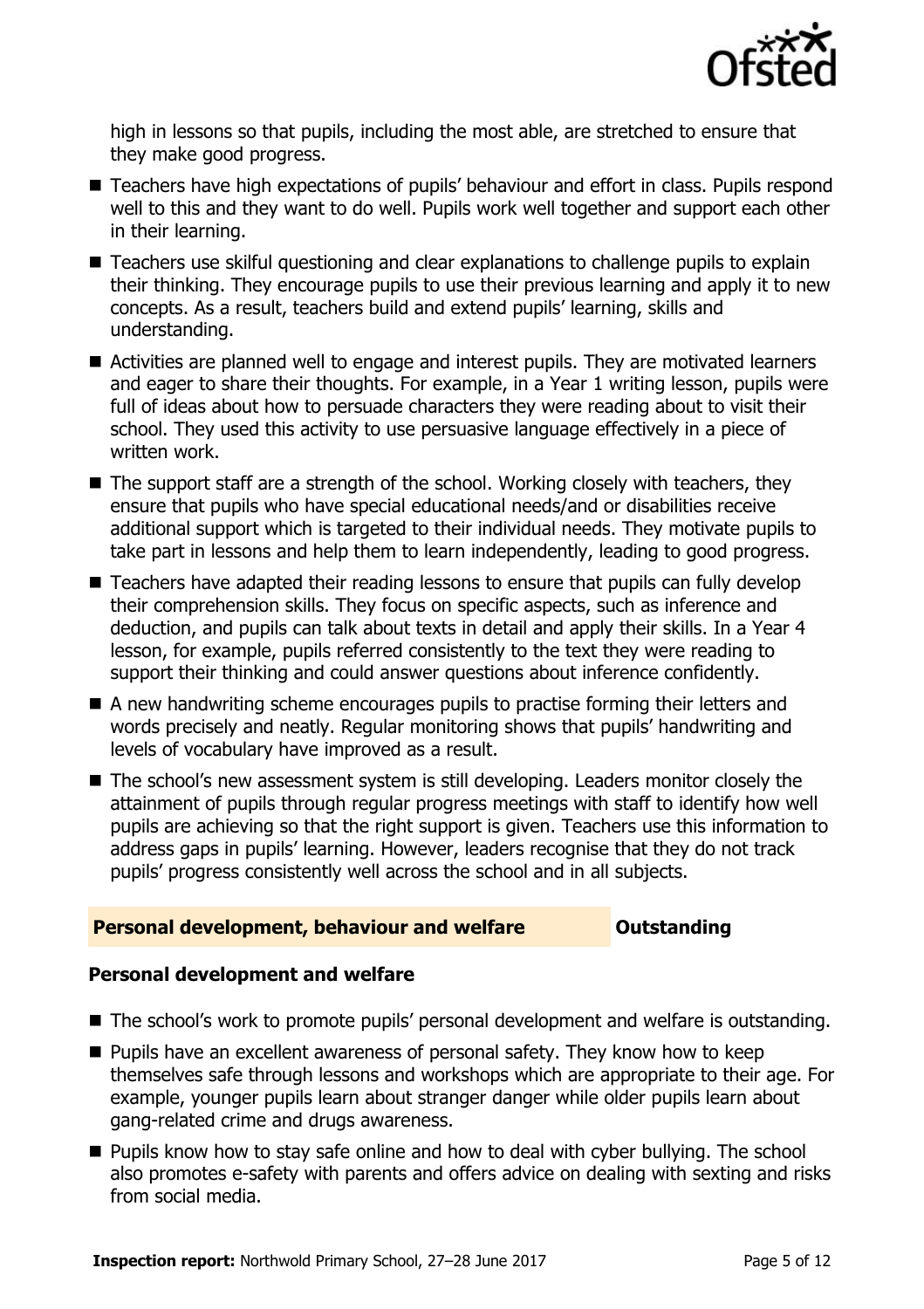

- The well-being of pupils is of paramount importance. The school provides services such as child counselling and art therapy to help pupils affected by trauma or difficult experiences. Programmes to develop pupils' personal and social skills are matched to pupils' ages and needs, such as an emotional literacy programme for Years 1 and 2 or the 'Think good, feel good' programme for older pupils. Pupils feel well cared for at school.
- The school offers a wealth of opportunities for pupils to take on responsibility, for example as prefects, house captains, sports captains and school council members. Pupils take their roles very seriously and say that teachers listen to their suggestions.
- **Pupils take care of each other. Older pupils help the younger ones in the playground,** making sure that no-one is left to play on their own. Pupils are not concerned about bullying and they say it doesn't happen. They help each other to resolve any friendship issues and are confident that staff will step in and take care of any problems.
- $\blacksquare$  Pupils demonstrate resilience in their learning and don't give up when work is challenging. This is particularly evident in mathematics when pupils work through challenging word problems diligently.
- The transition process to secondary school begins in Year 5, when staff give pupils information about different schools and teach them what to expect. In Year 6, pupils spend time in lessons completing Year 7 work so that they are very well prepared for the next stage of their education.
- The school's drive to promote healthy lifestyles is successful. Although not all of them particularly like the strictly vegetarian food on offer in the canteen, pupils know that certain types of food are good for them and understand what it means to be healthy.
- **Pupils are aspirational for their futures. They learn about different careers and the** benefits of working hard. Older pupils in particular show great maturity in discussing the range of pathways open to them.

### **Behaviour**

- The behaviour of pupils is outstanding.
- **Pupils behave in an exemplary manner in lessons and around the school. This reflects** the school's effective strategies to promote high standards of behaviour. Pupils are polite and self-disciplined; incidents of poor behaviour are rare and well managed.
- The atmosphere in and around school is calm and purposeful. At playtimes, pupils play with each other harmoniously and help staff to put away play equipment. Pupils practise meditation daily, which they say helps them feel settled after playtimes.
- Pupils are highly focused and self-disciplined in lessons at all times. Year 6 pupils, for example, were observed completing a problem-solving task, following instructions through headphones. They moved around the room and even under tables in a mature and sensible manner.
- Attendance is well above the national average. Leaders have put in place successful strategies to promote long-term good attendance. For example, pupils compete to have a limousine ride to a restaurant if they have full attendance for a year. Pupils say that they enjoy coming to school and are extremely positive about the school.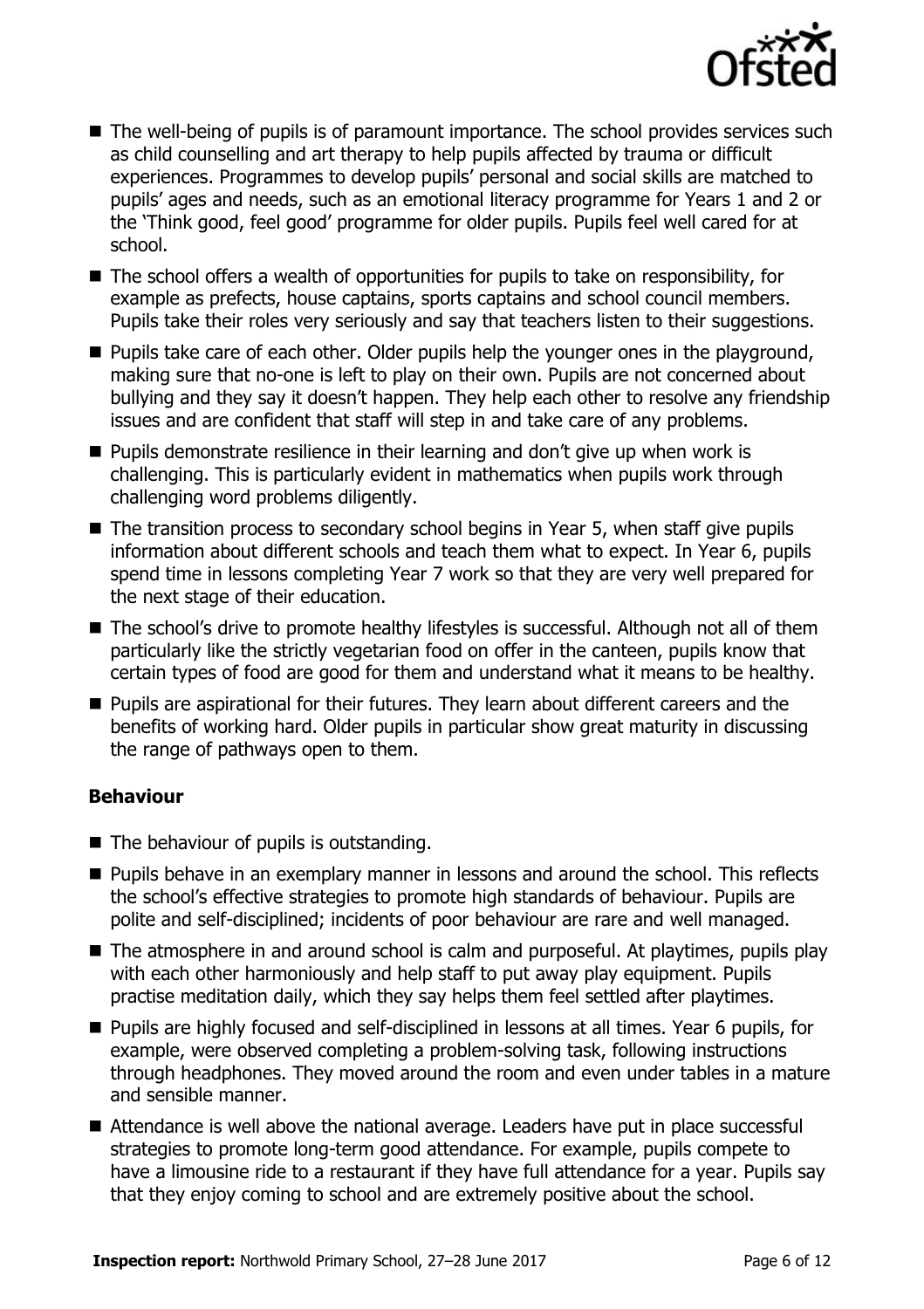

#### **Outcomes for pupils Good Good**

- **Pupils in most year groups make good, and at times rapid, progress over time in a** range of subjects. Current pupil performance information shows that the majority of pupils are working at or beyond age-related expectations.
- By the end of Year 6, pupils make progress in reading and mathematics that is well above the national average. Key stage 2 pupil progress in writing is in line with the national average. Pupils are prepared, therefore, for the next stage of their education.
- Disadvantaged pupils make consistently more progress than that seen nationally by other pupils in reading and mathematics. By the end of key stage 1, the proportion of disadvantaged pupils achieving the expected standard was above the national average in all subjects.
- Outcomes for the most able pupils, including the most able disadvantaged, are good. The proportion of middle-ability and higher-ability pupils reaching high standards in reading and mathematics is above average at the end of key stage 2 and in line with average at key stage 1. Pupils make good progress from their different starting points.
- Pupils who have special educational needs and/or disabilities make strong progress as a result of effective support. Current pupils are making progress that is close to that of other pupils in most year groups.
- Teaching of phonics is good and leads to good outcomes in the Year 1 phonics screening check. Results have steadily improved and are now in line with the national average. Pupils can demonstrate how their phonics skills help them work out difficult words. Key stage 1 pupils in particular benefit from daily reading with an adult at school.
- **Progress and attainment in writing is a key priority for school leaders. Writing has a** higher profile across the school this year. Pupils have more opportunities to write in other subjects besides English, such as the extended pieces of writing they complete in religious education. However, not all teachers have the same expectations of writing across the curriculum as they do in literacy lessons.
- **Pupils'** work in books generally matches the teacher assessments and is of a good standard overall. Year 5 and Year 6 work is of a high standard in particular. However, there is some inconsistency in the quality of work and presentation lower down in the school.

#### **Early years provision Good**

- **From their starting points, the proportion of children reaching a good level of** development in 2016 was above the national average. Children from disadvantaged backgrounds achieved as well as others nationally.
- Current pupils, including disadvantaged children and those who have special educational needs and/or disabilities, are on track to make good progress from their starting points.
- Safeguarding is effective. Staff are well trained and knowledgeable about safeguarding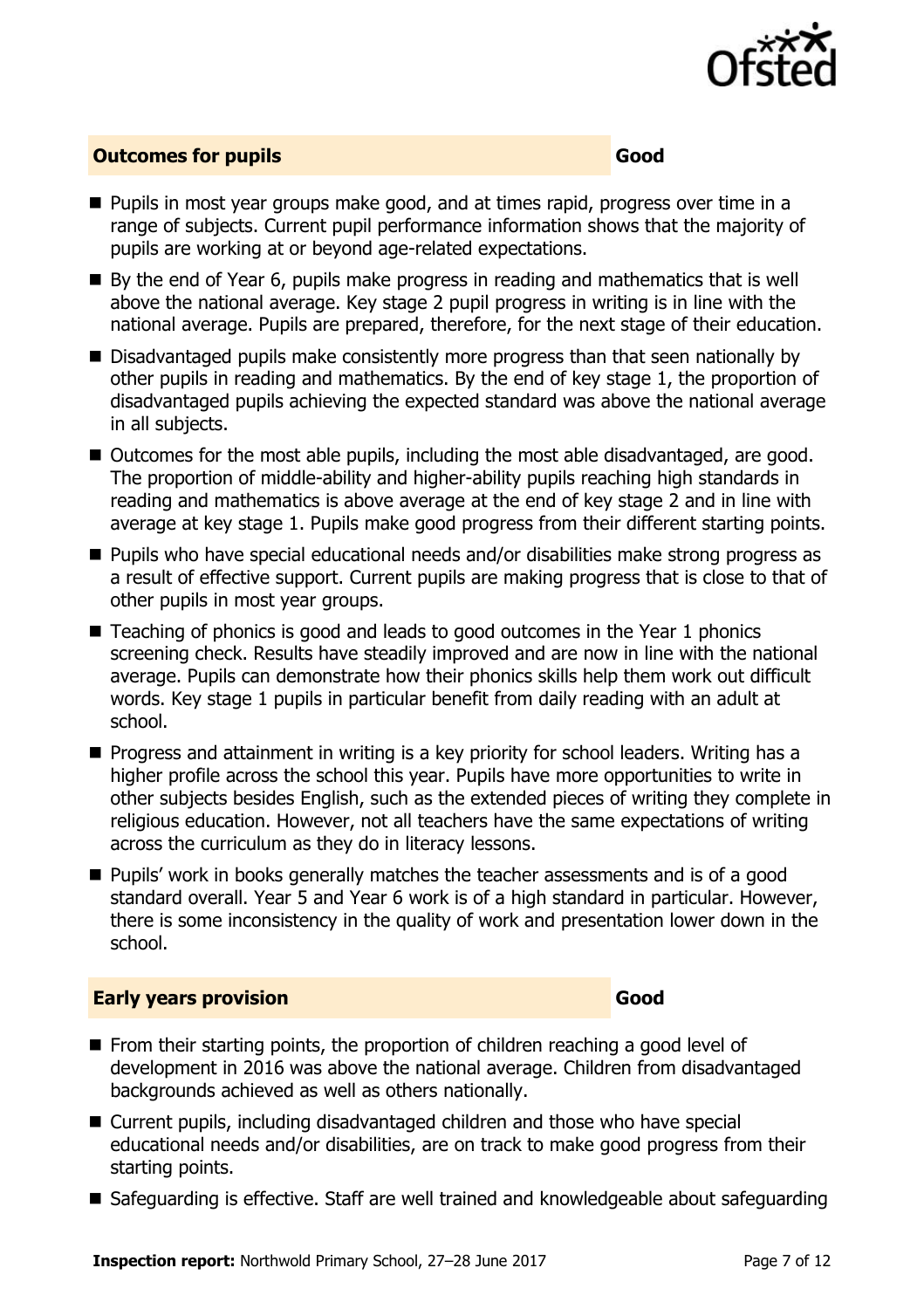

and first aid. Children are taught to stay safe both in and out of school.

- The temporary early years leader is well supported by senior leaders. Together they have ensured that the quality of teaching is consistently good. Teachers support the basic literacy and numeracy skills through questioning children as they begin to write letters, read words and count.
- Staff analyse assessments of children's progress carefully to identify next steps. They identified correctly that writing was an area for development and put in place effective measures. As a result, the quality of writing in both Nursery and Reception has improved considerably.
- Children behave well in early years. They take turns when using equipment and share resources with each other. They respond well to their teacher's instructions and are keen to please. Warm relationships between children and staff help children feel reassured and they are confident to try new tasks.
- Leaders make sure that parents are fully involved in their child's development and learning. Parents contribute to initial assessments and make valuable contributions to learning journey books. They also have opportunities to attend coffee mornings and workshops at the school.
- Children enjoy a range of activities which develop the different areas of learning in early years. Lessons in physical education and computing are particularly effective and staff ensure that children have fun learning new skills.
- The outdoors provision is well resourced and has a range of stimulating activities which help children develop their physical, creative and social development skills. However, the indoors provision is not of the same standard. Activities are not well planned to engage children's interests and children can lack stimulation as a result.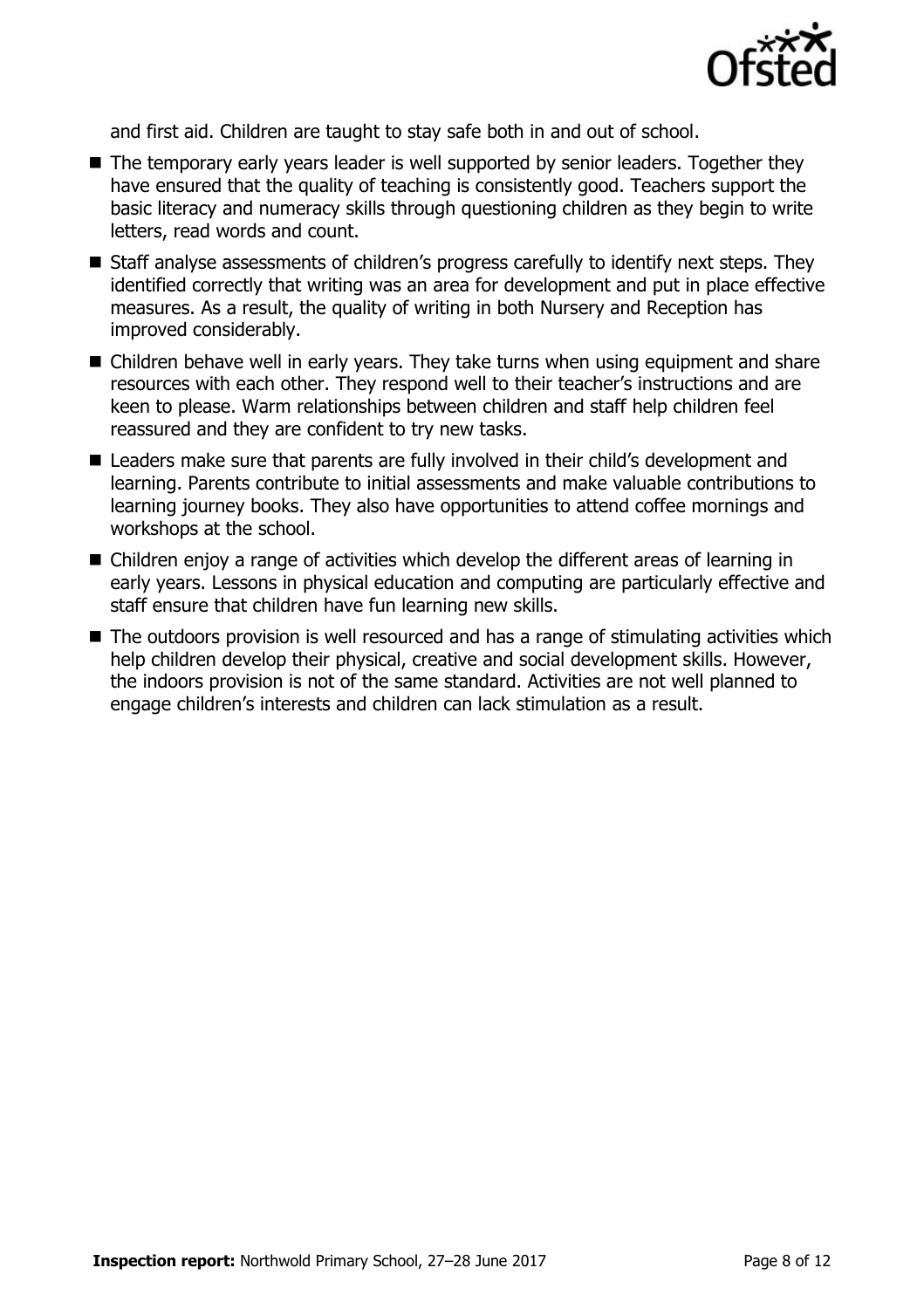

# **School details**

| Unique reference number | 141576   |
|-------------------------|----------|
| Local authority         | Hackney  |
| Inspection number       | 10031860 |

This inspection was carried out under section 8 of the Education Act 2005. The inspection was also deemed a section 5 inspection under the same Act.

| Type of school                      | Primary                         |
|-------------------------------------|---------------------------------|
| School category                     | Academy converter               |
| Age range of pupils                 | 3 to 11                         |
| <b>Gender of pupils</b>             | Mixed                           |
| Number of pupils on the school roll | 454                             |
| Appropriate authority               | The governing body              |
| Chair                               | Ciaran Seymour                  |
| <b>Headteacher</b>                  | <b>Alison Kriel</b>             |
| Telephone number                    | 0208 806 6352                   |
| Website                             | www.northwold.hackney.sch.uk    |
| <b>Email address</b>                | akriel@northwold.amayatrust.com |
| Date of previous inspection         | 23-24 January 2012              |

### **Information about this school**

- The school meets requirements on the publication of specified information on its website.
- The school complies with Department for Education guidance on what academies should publish.
- $\blacksquare$  The school converted to an academy on 1 April 2014. It is the sole school in the Amaya Trust.
- The school is a larger than average-sized primary school.
- The early years provision comprises two Nursery classes and two Reception classes.
- The proportion of pupils who are eligible for free school meals is above the national average.
- The proportion of pupils who have special educational needs/and or disabilities is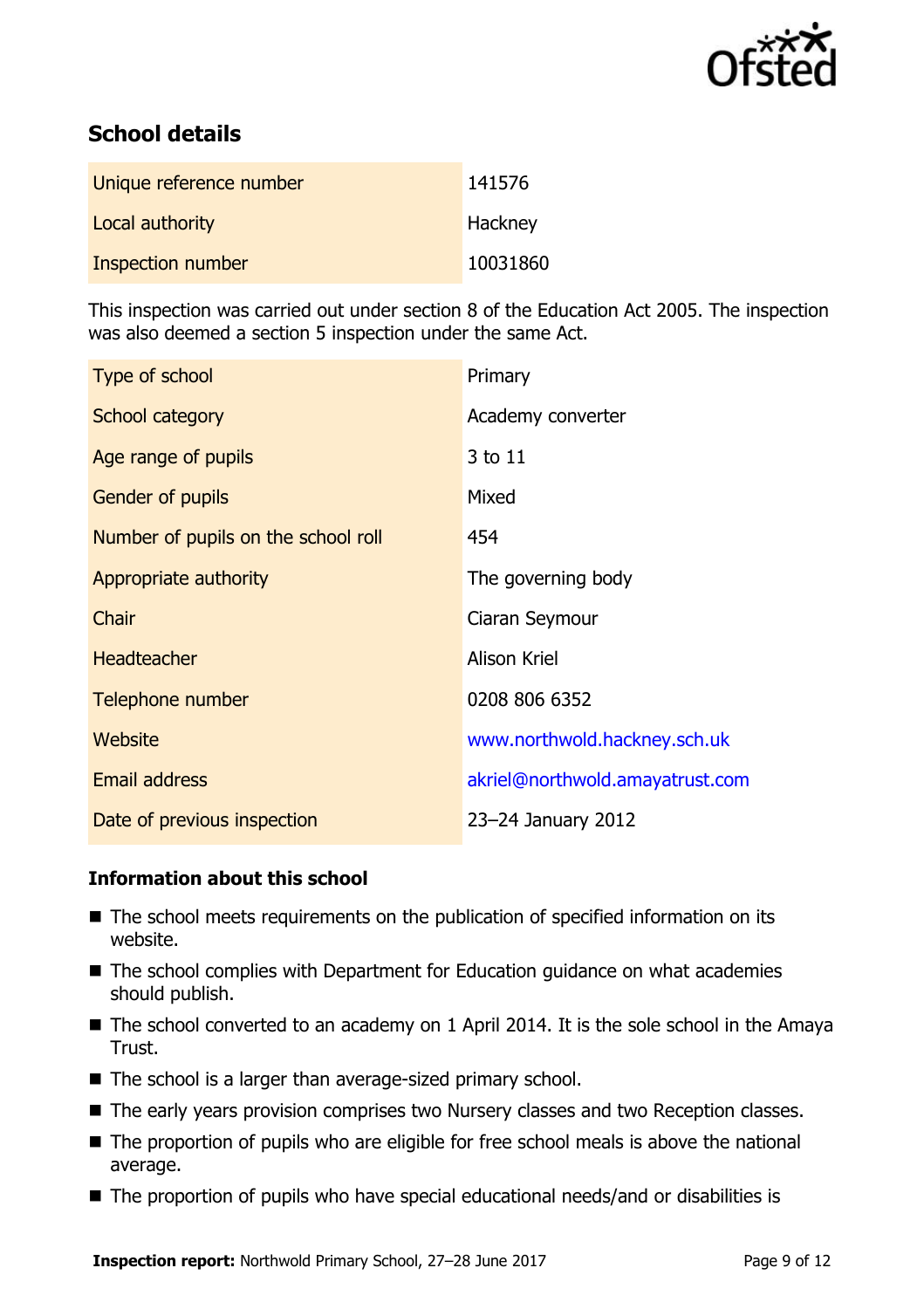

above the national average.

- The proportion of pupils from minority ethnic groups is above the national average, as is the proportion of pupils who speak English as an additional language.
- The school currently meets the government floor standards, which set the minimum expectations for pupils' progress and attainment.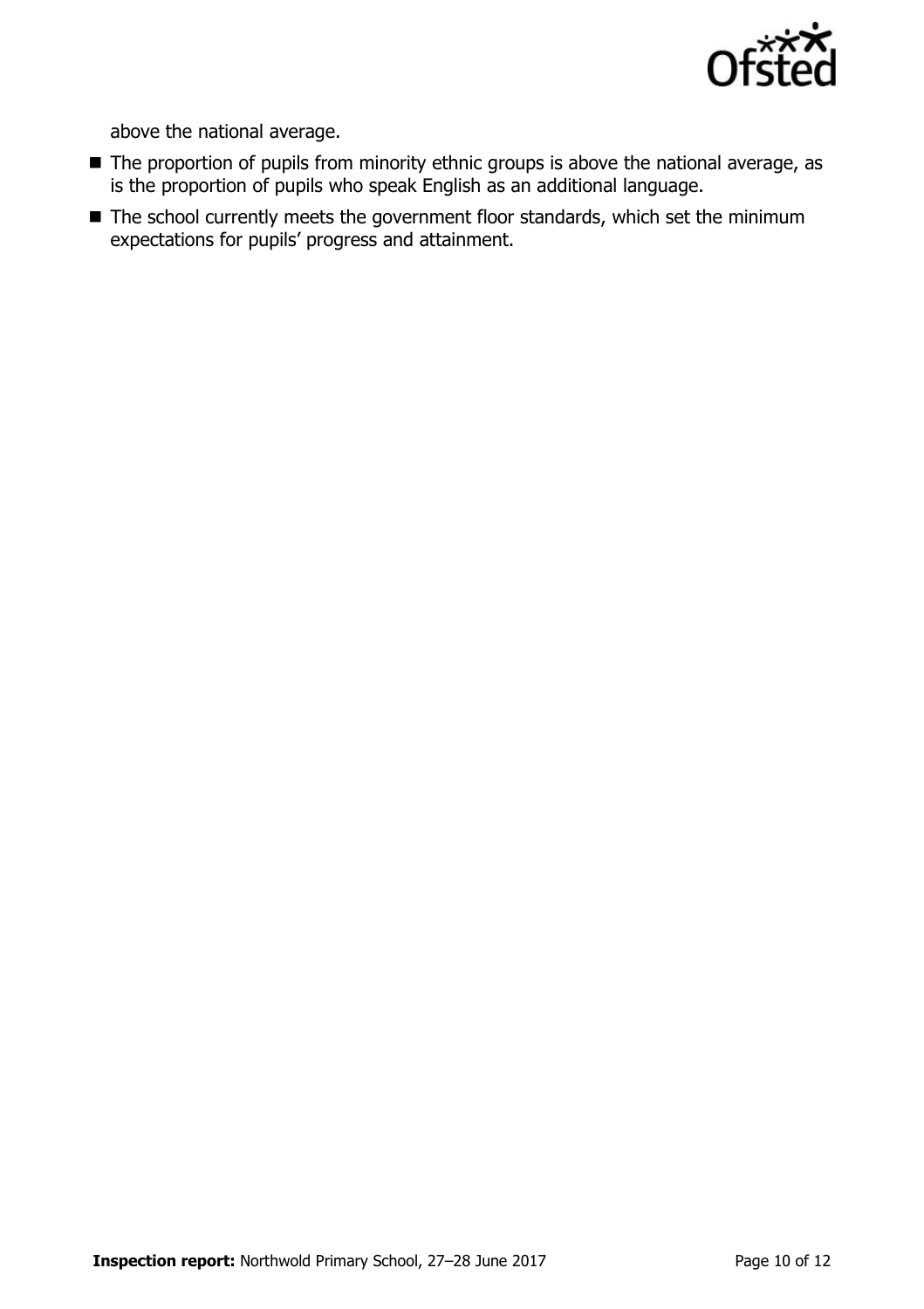

## **Information about this inspection**

- The inspection team visited a range of lessons across all year groups and different subjects. Some of these were joint observations undertaken with school leaders.
- Meetings were held with senior and middle leaders to evaluate the impact of their work. Meetings were also held with governors, a newly qualified teacher and teachers undertaking training, and different groups of pupils.
- Inspectors analysed documentation provided by the school, including the school's selfevaluation, development plans, monitoring information, attendance and behaviour records, assessment information for pupils currently at the school, the single central record of recruitment checks and other information relating to the safeguarding of pupils.
- The inspection team scrutinised pupils' books from a variety of subjects and year groups to review pupils' learning over time.
- Inspectors took into account the views of 28 parents who had responded to Parent View, Ofsted's online questionnaire. Inspectors also held informal discussions with parents during the inspection. They considered 50 responses to the staff survey.

#### **Inspection team**

| Jude Wilson, lead inspector | Her Majesty's Inspector |
|-----------------------------|-------------------------|
| David Bryant                | Ofsted Inspector        |
| Jeff Cole                   | Ofsted Inspector        |
| Gill Bal                    | Ofsted Inspector        |
| <b>Andrew Turnock</b>       | Ofsted Inspector        |